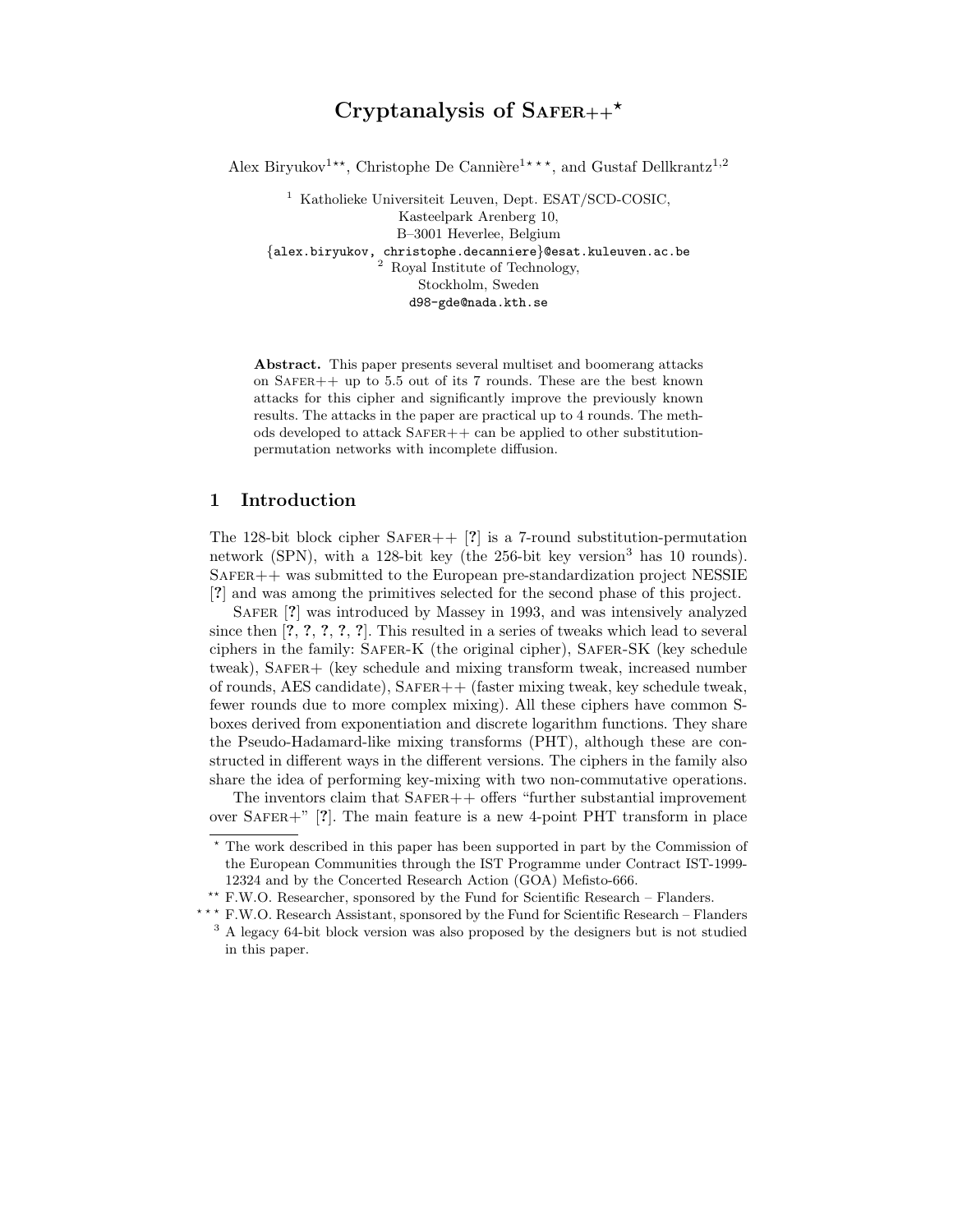of the 2-point PHT transform that was used previously in the Safer family. The authors claim that "all 5-round characteristics have probabilities that are significantly smaller than  $2^{-128}$ " and that SAFER++ is secure against differential cryptanalysis [?] after 5 rounds and against linear cryptanalysis [?] after 2.5 rounds.

The best previous attack on  $SAFER++$  is linear cryptanalysis  $[?]$ , which can break 3 rounds of  $S$ AFER++ (with 128-bit keys) with  $2^{81}$  known plaintexts and  $2^{101}$  steps for a fraction  $2^{-13}$  of keys. For 256-bit keys the attack can break the 3.5-round cipher with  $2^{81}$  known plaintexts and  $2^{176}$  steps for a fraction  $2^{-13}$  of keys.

In this paper we study only the 128-bit key version of  $SAFER++$ , since we would like to make our attacks as practical as possible. We design several very efficient multiset attacks on  $SAFER++$  following the methodology of the structural attack on  $SASAS$   $[?]$  and inspired by the collision attacks on RIJNDAEL  $[?]$ . These multiset attacks can break up to 4.5 rounds of SAFER++ with  $2^{48}$  chosen plaintexts and 2 <sup>94</sup> steps, which is much faster than exhaustive search. Attacking 3 rounds is practical and was tested with an actual implementation running in milliseconds on a PC.

In the second half of the paper we show how to apply a cryptanalytic technique called the boomerang attack  $[?]$  to SAFER++. We start from ideas which are applicable to arbitrary SPNs with incomplete diffusion (such as RIJNDAEL,  $SAFER++$  or  $SERPENT$ ) and then extend our results using special properties of the Safer S-boxes. The attacks thus obtained are more efficient then those we found via the multiset techniques, are practical up to 4 rounds and were confirmed experimentally on a mini-version of the cipher.

The average data complexity of the 5 round attack is  $2^{78}$  chosen plaintexts/adaptive chosen ciphertexts with the same time complexity, most of which is spent encrypting the data. The attack completely recovers the 128-bit secret key of the cipher and can be extended to 5.5 rounds by guessing 30 bits of the secret key. See Table 1 for a summary of results presented in this paper and their comparison with the best previous attack.

This paper is organized as follows: Section 2 provides a short description of  $S$ AFER $++$  and Section 3 shows some interesting properties of the components. In Sections ?? and ?? we design our multiset attacks on SAFER++. Section ?? describes our application of boomerang techniques to  $SAFER++$  reduced to 5 rounds and shows how to use the middle-round S-box trick to obtain even better results. Finally, Section ?? concludes the paper.

### 2 Description of Safer++

This section contains a short description of  $SAFER++$ . For more details, see [?]. In this paper, eXclusive OR (XOR) will be denoted by  $\oplus$ , addition modulo 256 by  $\boxplus$  and subtraction modulo 256 by  $\boxminus$ . The notion of difference used is subtraction modulo 256. Throughout this paper we will number bytes and S-boxes from left to right, starting from 0.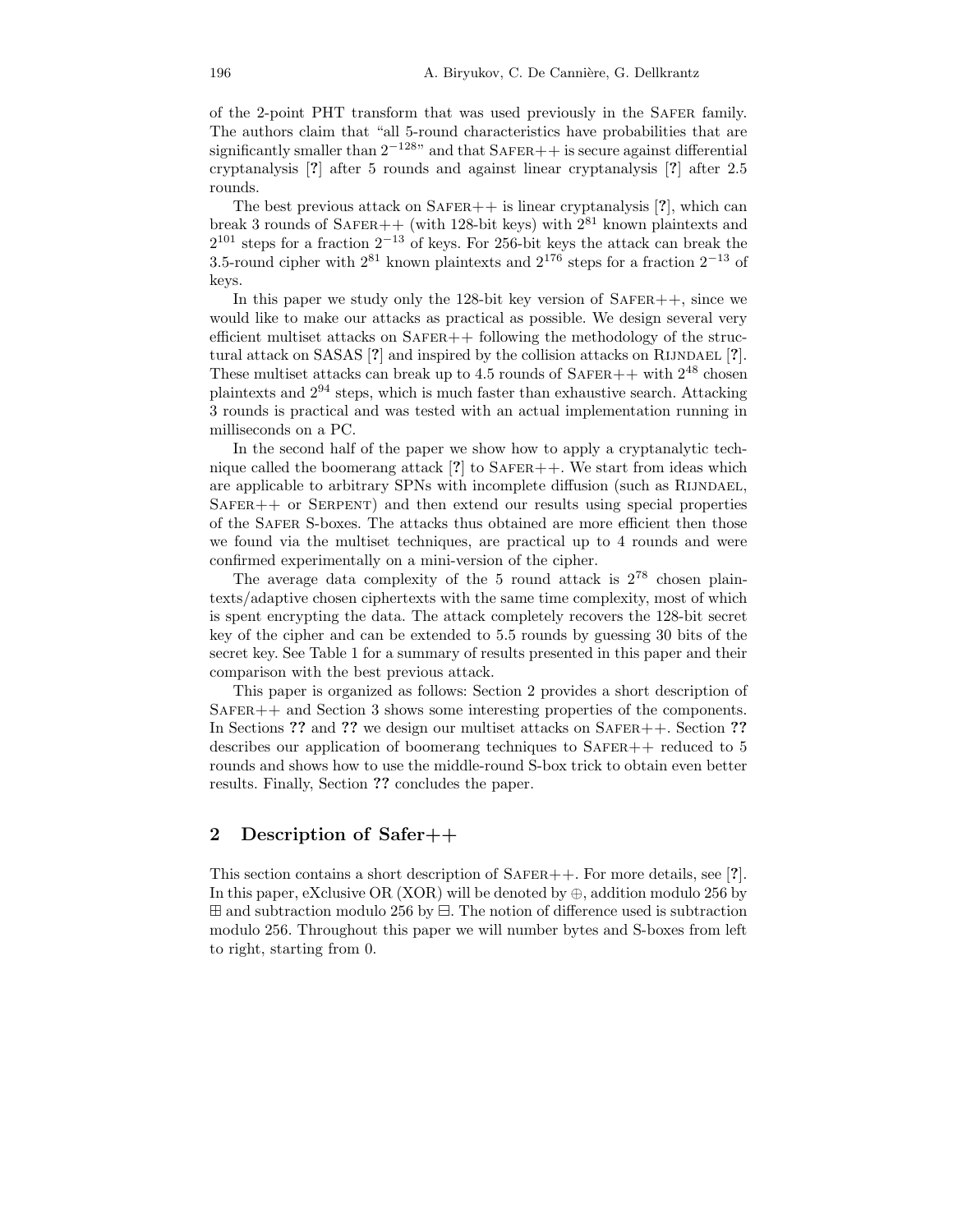| Attack                              |     | Key size Rounds Data <sup>a</sup> |          | Type <sup>b</sup> | Workload <sup>c</sup> Memory <sup><i>a</i></sup> |          |
|-------------------------------------|-----|-----------------------------------|----------|-------------------|--------------------------------------------------|----------|
| Our Multiset attack                 | 128 | 3 of 7                            | $2^{16}$ | CC                | $2^{16}$                                         | $2^4$    |
| Our Multiset attack                 | 128 | 4 of 7                            | $2^{48}$ | CP                | $2^{70}$                                         | $2^{48}$ |
| Our Multiset attack                 | 128 | 4.5 of 7 $2^{48}$                 |          | CP                | $2^{94}$                                         | $2^{48}$ |
| Our Boomerang attack                | 128 | 4 of 7 $2^{41}$                   |          | CP/ACC            | $2^{41}$                                         | $2^{40}$ |
| Our Boomerang attack                | 128 | $5 \text{ of } 7 \text{ } 2^{78}$ |          | CP/ACC            | 278                                              | $2^{48}$ |
| Our Boomerang attack                | 128 | 5.5 of 7 $2^{108}$                |          | CP/ACC            | $2^{108}$                                        | $2^{48}$ |
| Linear $\text{attack}^{\textit{a}}$ | 128 | $3 \text{ of } 7$                 | $2^{81}$ | ΚP                | $2^{101}$                                        | 281      |

**Table 1.** Comparison of our results with the best previous attack on  $SAFER++$ .

 $a$  Expressed in number of blocks.

 $b K$ P – Known Plaintext, CP – Chosen Plaintext, ACC – Adaptive Chosen Ciphertext.

<sup>c</sup> Expressed in equivalent number of encryptions.

 $\real^d$  Works for one in  $2^{13}$  keys.

 $S$ AFER $++$  is an iterated product cipher in which every round consists of an upper key layer, a nonlinear layer, a lower key layer and a linear transformation. Fig. 1 shows the structure of one  $SAFER++$  round. After the final round there is an output transformation that is similar to the upper key layer. The upper and lower key layers together with the nonlinear layer make up the keyed nonlinear layer, denoted by S. The linear layer is denoted by A.

#### 2.1 The Keyed Nonlinear Layer

The upper key layer combines a 16 byte subkey with the 16 byte block. Bytes 0, 3, 4, 7, 8, 11, 12 and 15 of the subkey are XORed to the corresponding bytes of the block and bytes  $1, 2, 5, 6, 9, 10, 13$  and  $14$  are combined using addition modulo 256.

The nonlinear layer is based on two 8-to-8-bit functions, X and L defined as

$$
\begin{split} \text{X}\left(a\right) &= \left(45^a \text{ mod } 257\right) \text{ mod } 256\,,\\ \text{L}\left(a\right) &= \log_{45}\left(a\right) \text{ mod } 257\,, \end{split}
$$

with the special case that  $L(0) = 128$ , making X and L mutually inverse. In the nonlinear layer, bytes 0, 3, 4, 7, 8, 11, 12 and 15 are sent through the function X, and L is applied to bytes 1, 2, 5, 6, 9, 10, 13 and 14.

The lower key layer applies a 16 byte subkey to the 16 byte block using addition modulo 256 for bytes 0, 3, 4, 7, 8, 11, 12 and 15 and XOR for bytes 1, 2, 5, 6, 9, 10, 13 and 14.

#### 2.2 The Linear Layer

The linear transformation of  $SAFER++$  is built from a 4-point Pseudo Hadamard Transform (4-PHT) and a coordinate permutation. The 4-PHT can be implemented with six modular additions.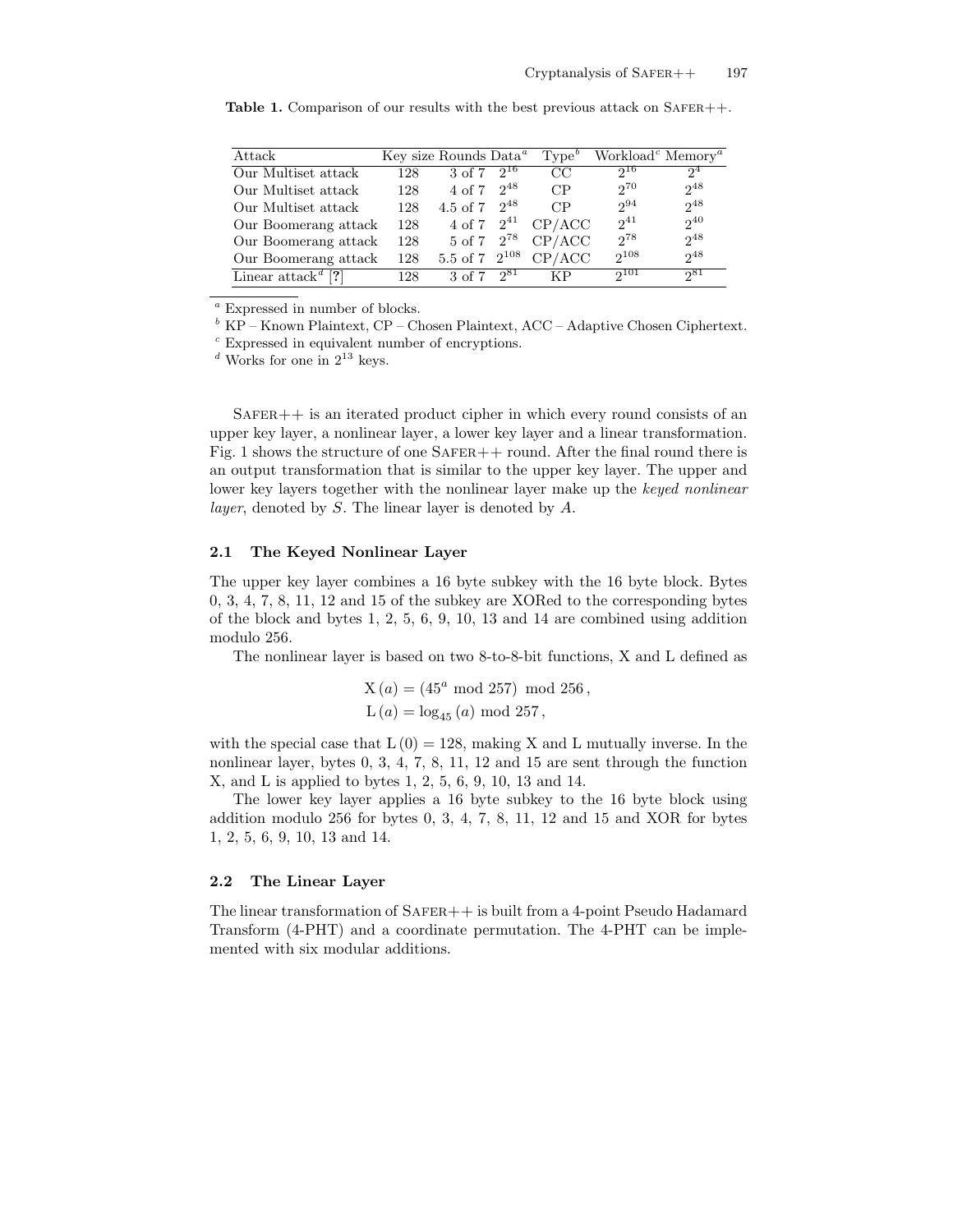

Fig. 1. One round of  $S$ AFER++.

The linear layer first reorders the input bytes and then applies the 4-PHT to groups of four bytes. The output of the linear layer is obtained after iterating this operation twice.

The linear layer and its inverse can be represented by the matrices A and A<sup>−</sup><sup>1</sup> . Since the linear layer consists of two iterations of one linear function the matrix A can be written as the square of a matrix  $\sqrt{A}$ . The matrices A and  $A^{-1}$ are shown in Appendix ??.

#### 2.3 The Key schedule

The key schedule expands the 128 or 256-bit master key into the required number of subkeys. It consists of two similar parts differing only in the way the master key is used to fill the registers. The first part generates the subkeys for the upper key layer and the output transform and the second part generates subkeys for the lower key layer.

It can be noted that the key schedule provides no interaction between bytes of the key and furthermore, there is a big overlap between the key bytes used in different rounds. Therefore, we will not number the bytes of the subkeys according to the order in the subkeys, but according to which master key byte they depend on.